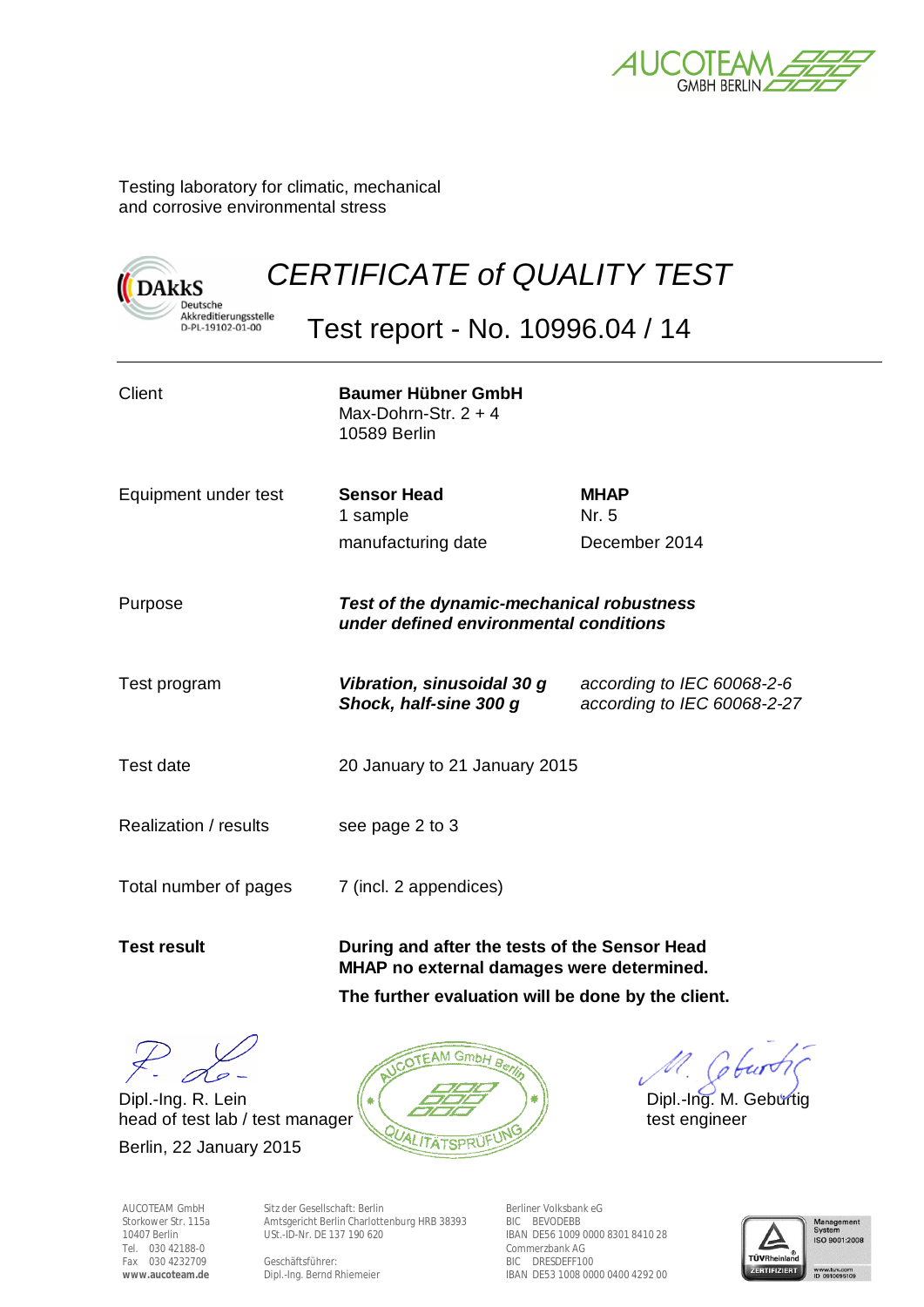

Test report-No. 10996.04 / 14 page 2 / 3

# **1 Purpose**

Test of the dynamic-mechanical robustness of the *Sensor Head MHAP* under defined environmental conditions.

# **2 Equipment under test (EUT)**

| <b>Sensor Head</b>       | <b>MHAP</b>      |
|--------------------------|------------------|
| Nr.                      |                  |
| delivery date of the EUT | 17 December 2014 |

### **3 Basics**

#### **3.1 Demands of the client**

#### **3.2 Used standards**

**IEC 60068-1**:1988 + **Corr.** 1988 + **A1**:1992 **DIN EN 60068-1**:1995-03 "Environmental testing - Part 1: General and guidance"

**IEC 60068-2-6**:2007 **DIN EN 60068-2-6; VDE 0468-2-6**:2008-10 "Environmental testing - Part 2-6: Tests - Test Fc: Vibration (sinusoidal)"

**IEC 60068-2-27**:2008 **DIN EN 60068-2-27; VDE 0468-2-27**:2010-02 "Environmental testing - Part 2-27: Tests - Test Ea and guidance: Shock"

**IEC 60068-2-47**:2005 **DIN EN 60068-2-47**:2006-03 "Environmental testing - Part 2-47: Tests - Mounting of specimens for vibration, impact and similar dynamic tests"

# **4 Test program**

#### **4.1 Vibration, sinusoidal - Test Fc**

| according to IEC 60068-2-6                                                                   |                                       |                                                               |                                                                             |
|----------------------------------------------------------------------------------------------|---------------------------------------|---------------------------------------------------------------|-----------------------------------------------------------------------------|
| specimen<br>frequency range<br>acceleration<br>sweep rate<br>number of axes<br>test duration | $55 - 2000$ Hz 294.3 m/s <sup>2</sup> | not operating<br>55 - 2000 Hz<br>1 octave / min<br>3<br>1:30h | $(30 \text{ a})$<br>$(3 \text{ cycles per axis} / 3 \times 0.30 \text{ h})$ |
|                                                                                              |                                       |                                                               |                                                                             |

# **4.2 Shock, half-sine - Test Ea**

*according to IEC 60068-2-27*  specimen not operating acceleration 2943 m/s<sup>2</sup> (300 g) pulse duration app. 1.5 ms number of directions 6 test duration 18 shocks (3 shocks in each direction)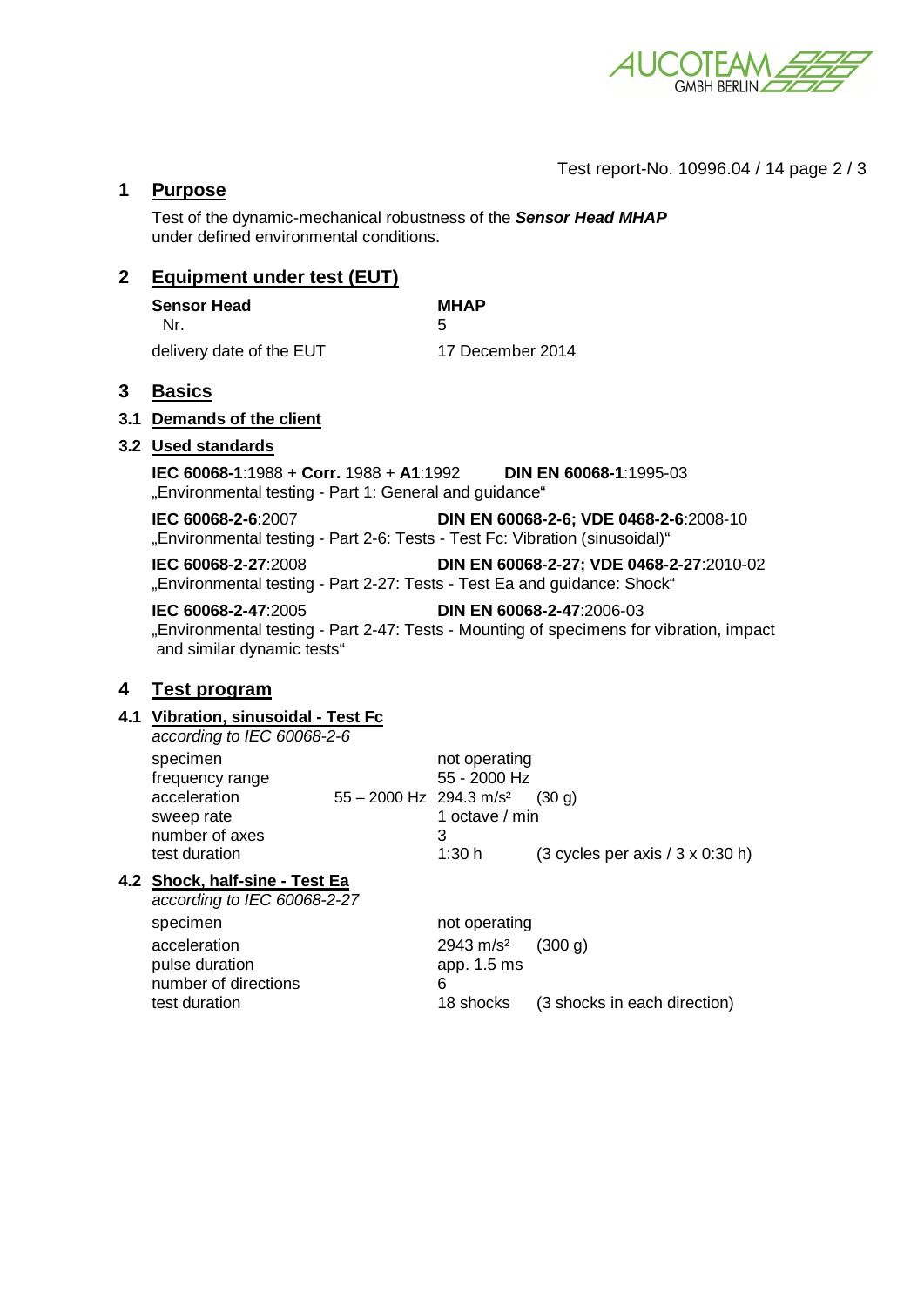

# Test report-No. 10996.04 / 14 page 3 / 3

# **5 Realization**

The environmental tests were carried out one by one according to the program of testing methods, according to the standards and to the demands of the client.

#### *Visual inspection*

Before and after each single test, the *Sensor Head* was examined visually for mechanical damages and any other changes.

#### *Failure criteria*

- mechanical or functional damages or any other changes

#### *Fastening of the specimen during dynamic-mechanical tests*

The specimen was mounted to an aluminum fixture by the client. This aluminum fixture with the specimen was directly installed in the respective axis on the vibration / shock table, see pictures in appendix 2

| TV59335/AIT-440 (SN: 054-09, TIRA)                                                     |
|----------------------------------------------------------------------------------------|
| acceleration sensor 353B18 (SN: 102393, PCB)                                           |
| acceleration sensor 352C22 (SN: LW166820, PCB)<br>measuring channel 3 (specimen - red) |
| STT 800 (TIRA)                                                                         |
| acceleration sensor 752-500 (SN: 12858, Endevco)                                       |
| 5118B2 (SN: C160003, Kistler)                                                          |
| SDS 200 (SN: 03-090032B, softDSP)                                                      |
|                                                                                        |

# **6 Results**

#### **6.1 Vibration, sinusoidal – Test**

During and after the test of the *Sensor Head MHAP with* 

*- Vibration, sinusoidal - Test Fc* 

 *(10 – 2000 Hz, 294.3 m/s², 3 x 0:30 h, not operating)* 

no external damages nor other changes were determined at the specimen.

#### **6.2 Shock, half-sine - Test Ea**

During and after the test of the *Sensor Head MHAP with* 

#### *- Shock, half-sine - Test Ea*

 *(2943 m/s², app. 1.5 ms, 6 x 3 shocks, not operating)* 

no external damages nor other changes were determined at the specimen.

# **During and after the tests of the Sensor Head MHAP no external damages were determined.**

**The further evaluation will be done by the client.**

The results of the test only refer to the above mentioned equipment under test. The report or individual pages of this test report may only be copied following the written consent of the test laboratory. The test report-No. 10996.04 / 14 includes 3 pages and appendix 1 to 2.

appendix 1 – vibration and shock protocols appendix 2 – pictures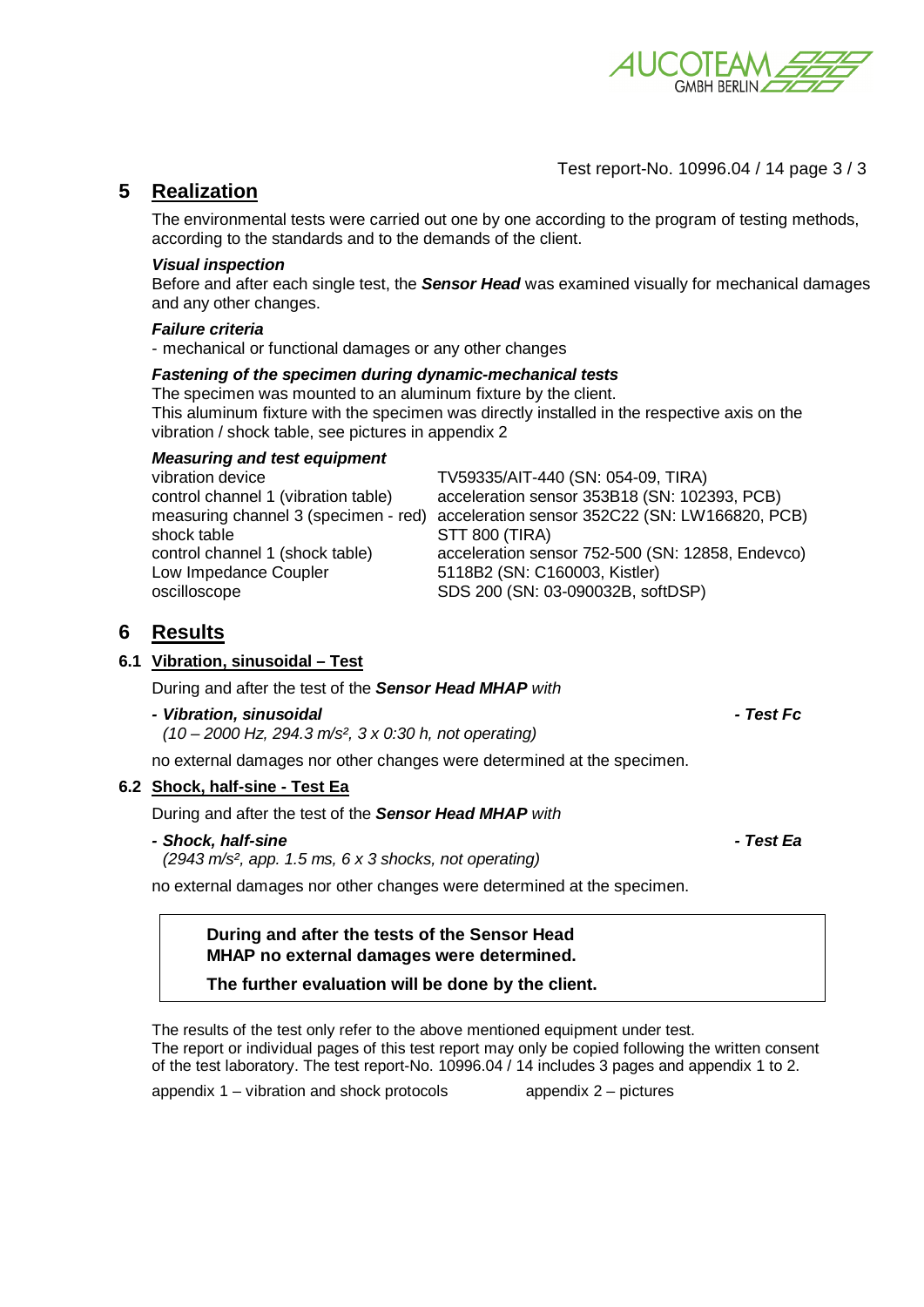













**Vibration, sinusoidal, Z-axis, - control channel, - acceleration at specimen (channel 3)**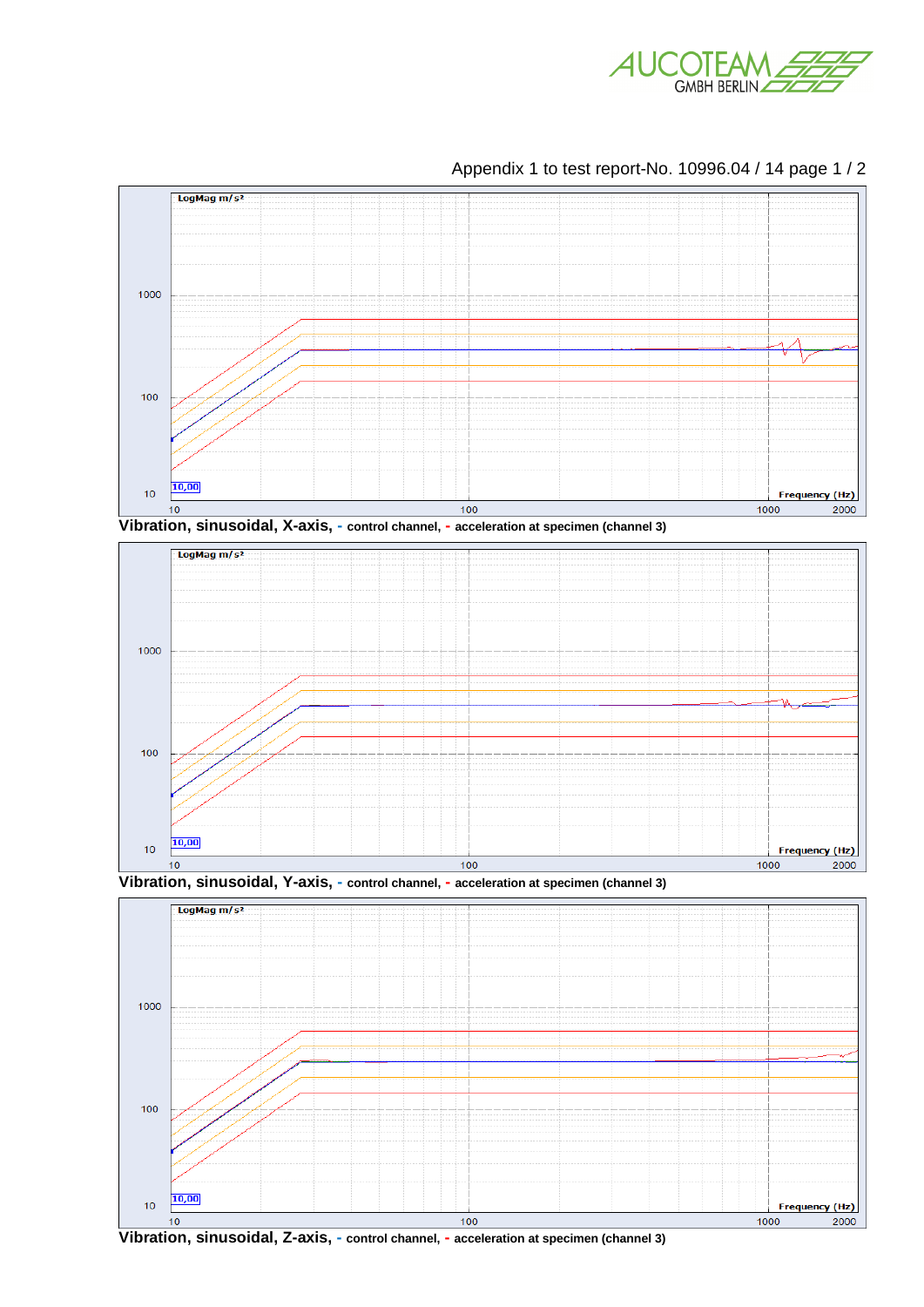



Appendix 1 to test report-No. 10996.04 / 14 page 2 / 2

**Shock, half-sine, inverted (control channel)**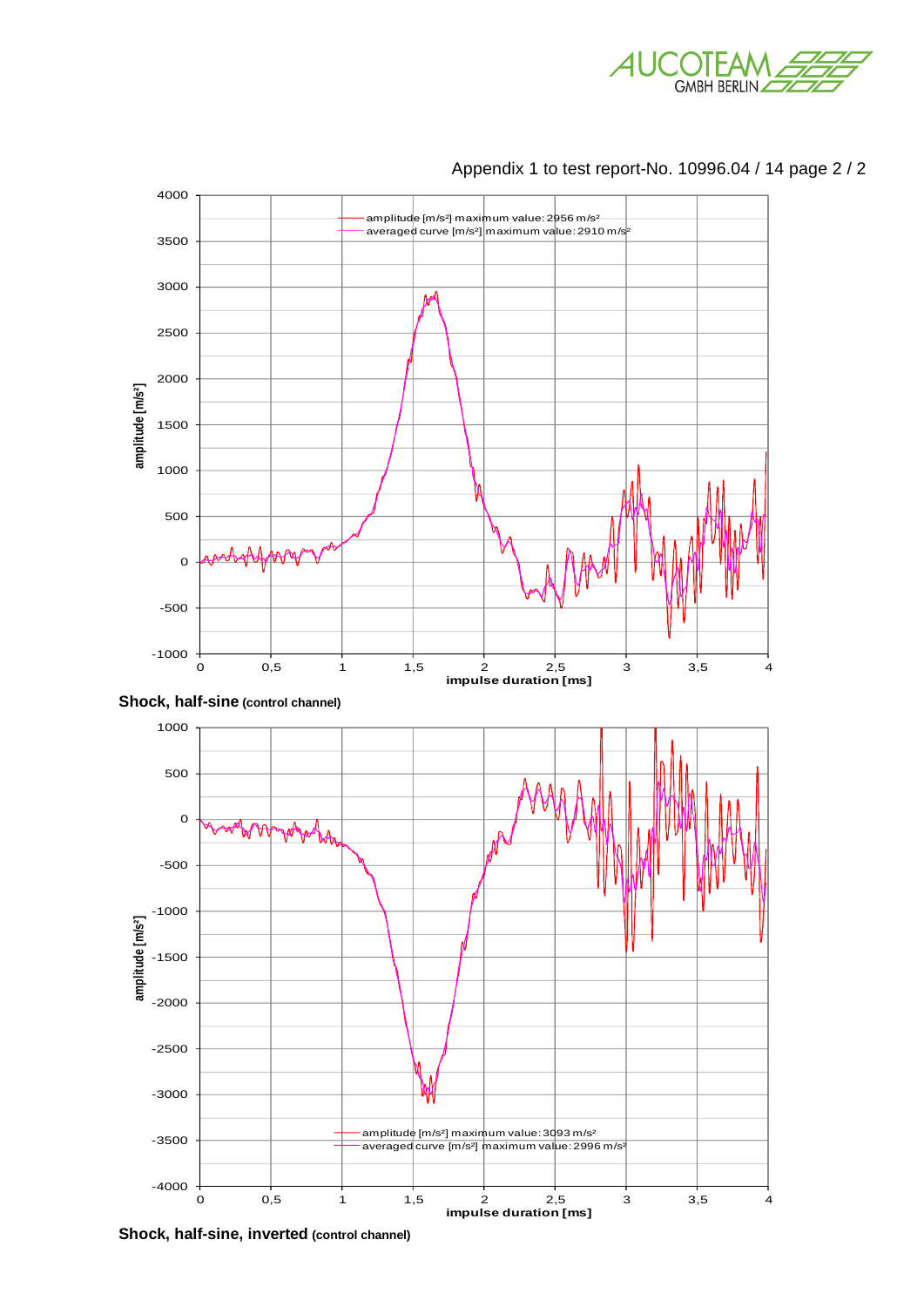

# Appendix 2 to test report-No. 10996.04 / 14 page 1 / 2

# **Pictures**



**Sensor Head MHAP** Sensor Head MHAP *during vibration test in X-axis during vibration test in X-axis* 



picture 3 picture 4<br>
Sensor Head MHAP **1996** Sensor H **Sensor Head MHAP**<br>specimens on the vibration test device<br>on the vibration tab *during vibration test in Y-axis during vibration test in Y-axis* 



**picture 5 picture 6 Sensor Head MHAP** Sensor Head MHAP *during vibration test in Z-axis during vibration test in Z-axis*



**on the vibration test device on the vibration table with acceleration sensors** 



**space on the vibration table with acceleration sensors** *during vibration test in Y-axis* 



specimen on the vibration test device **on the vibration table with acceleration sensors**